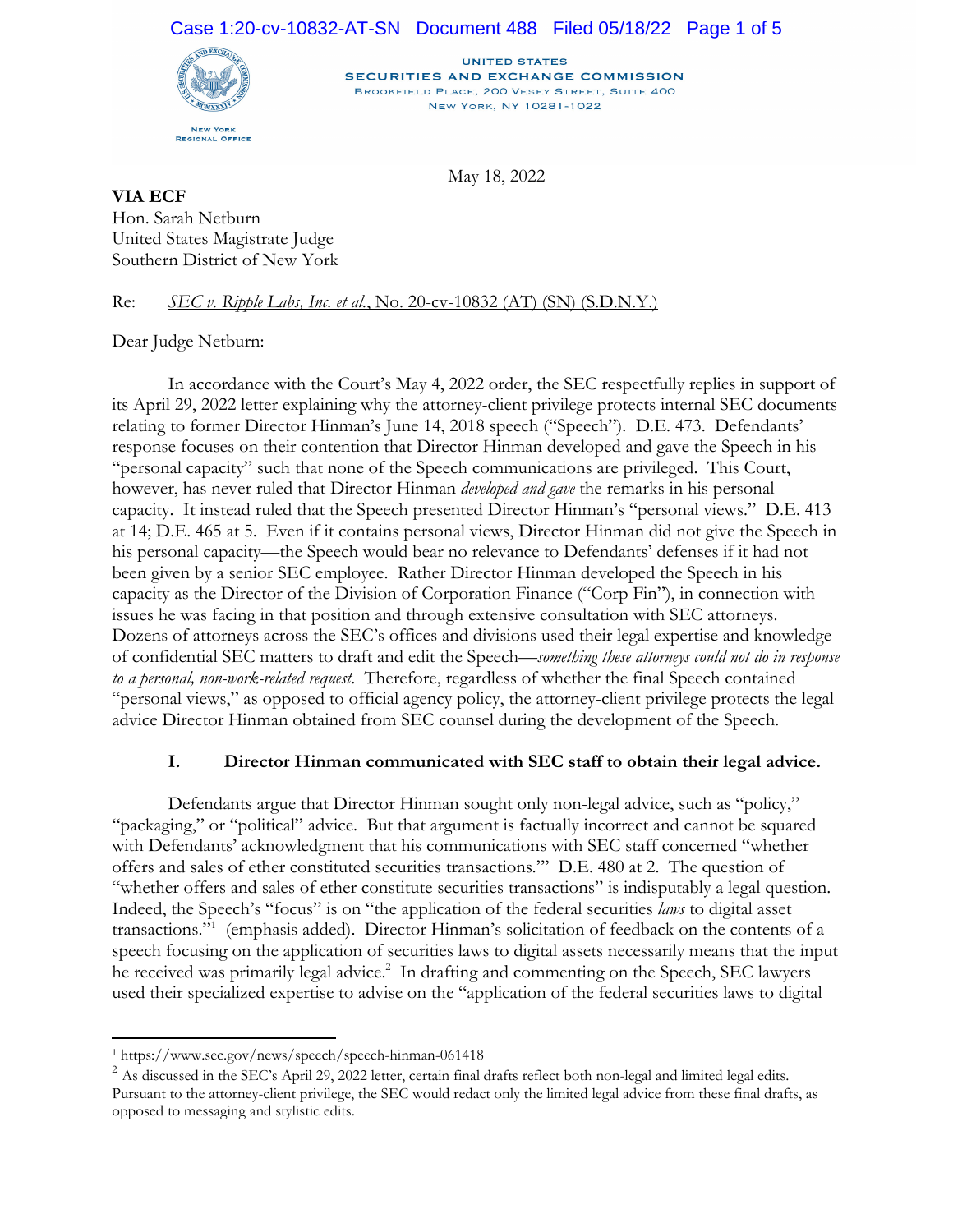asset transactions,"3 making the communications legal advice in its truest sense. *See In re Cty. of Erie*, 473 F.3d 413, 419-20 (2d Cir. 2007) ("legal advice" is "the interpretation and application of legal principles to guide future conduct or to assess past conduct"). Tellingly, Defendants have not cited to a single case in which communications such as these were deemed not to constitute legal advice.

Defendants also argue the attorney-client privilege fails because the speech communications "appear to include a large number of people at the SEC—lawyers and non-lawyers alike." D.E. 480 at 3. Yet, only one non-lawyer participated in the communications, the former Director of the SEC's Division of Trading and Markets. As the SEC explained in its April 29, 2022 letter, his or any other non-lawyer's involvement does not make the privilege inapplicable. He conveyed comments from his Division's attorneys, and the predominant purpose of the communications was obtaining and providing legal advice. The inclusion of non-lawyers does not defeat the attorney-client privilege. *See Mead Data Central, Inc. v. U.S. Dep't of Air Force*, 566 F.2d 242, 253 n.24 (D.C. Cir. 1977) ("[T]he privilege extends to those communications between attorneys and all agents or employees of the organization who are authorized to act or speak for the organization in relation to the subject matter of the communication.").

While Defendants suggest that Director Hinman solicited "reactions" and "comments" as opposed to legal advice, they cite no authority requiring a client to explicitly include the term "legal advice" or any other specific language for communications to be protected. *See In re Kellogg Brown & Root, Inc.*, 756 F.3d 754, 758 (D.C. Cir. 2014) (privilege applied even where employees were not expressly informed that the purpose of an interview was to obtain "legal advice," and citing *Upjohn Co. v. United States*, 449 U.S. 383 (1981), for the proposition that one need not "use magic words . . . to gain the benefit of the privilege.").

Finally, Defendants' contention that the attorney guidance Director Hinman received was not legal advice directly conflicts with their own assertion of the privilege on the same topic throughout this litigation—and shows that their current contention is incorrect. In various depositions,

| is privileged legal advice. See, e.g., Ex. A (Christian A. Larsen Dep. Tr.) at 238                     |
|--------------------------------------------------------------------------------------------------------|
|                                                                                                        |
| , his attorney instructed Larsen not to answer based                                                   |
| on the attorney-client privilege); Ex. B (Ryan Zagone Dep. Tr.) at 143-44 (                            |
|                                                                                                        |
| Ripple's lawyer cautioned Mr. Zagone not to share information                                          |
| that he obtained through discussions with counsel); Ex. C (Antoinette O'Gorman Dep. Tr.) at 299-       |
| 300 <sub>0</sub>                                                                                       |
| ," Ripple's lawyer instructed Ripple's former Chief Compliance Officer not                             |
| to answer to the extent the conversations involved counsel, and later instructed that unless she could |
|                                                                                                        |
| " she should not answer at all).                                                                       |

<sup>3</sup> *See* fn. 1.

 $\overline{a}$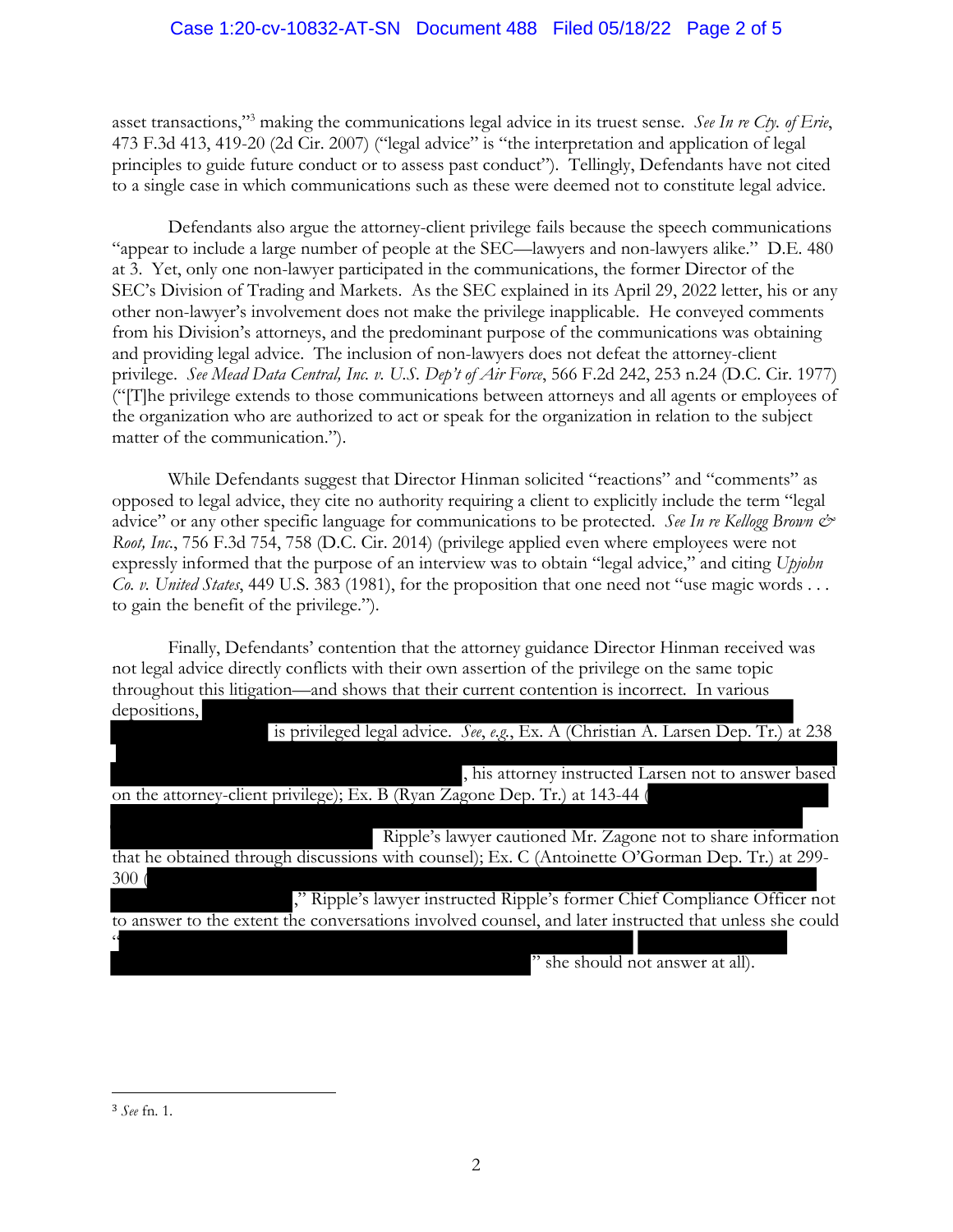### **II. Director Hinman and SEC staff were necessarily acting in their official capacities when they drafted and commented on the speech.**

Defendants claim Director Hinman delivered the Speech in his "personal capacity" and thus could not have an attorney-client relationship with SEC attorneys. While the Court has ruled the Speech reflected Director Hinman's "personal views," as opposed to official agency policy, it has never held that Director Hinman was acting only in his "personal capacity." Director Hinman developed the Speech in the course of his employment at the SEC, in consultation with SEC attorneys, and using information obtained through his position at the SEC. In the Speech he speaks as a government official saying, for example, "[w]e stand prepared to provide more formal interpretive or no-action guidance about the proper characterization of a digital asset in a proposed use."<sup>4</sup> He also notes that he is "pleased to be part of a process that can help promoters of this new technology and their counsel navigate and comply with the federal securities law."5 Even Defendants acknowledge that the SEC has consistently argued that the Speech concerns "'Corp Fin's approach' to the regulation of digital assets." D.E. 480 at 4.

The fact that senior-level Corp Fin attorneys drafted the speech provides further proof that the Speech was developed as part of Director Hinman's official duties. The Speech drafters were not Director Hinman's personal assistants or private counsel—they were *government* attorneys whose primary duties involved providing legal advice and analysis. Similarly, Director Hinman requested feedback from high-ranking attorneys across the SEC, including the General Counsel and a senior advisor to the SEC Chair. SEC attorneys across many offices and divisions could not—and did not—use official time and resources to provide input on another employee's purely personal errand. While Defendants suggest that Corp Fin staff drafted the speech for "apparent administrative convenience," *see* D.E. 480 at 2 n.1, Director Hinman could not use agency employees to help him with personal tasks. Indeed, SEC employees cannot "encourage, direct, coerce, or request a subordinate to use official time to perform activities other than those required in the performance of official duties or authorized in accordance with law or regulation." 5 C.F.R. § 2635.705(b). SEC staff could use government time and resources to draft and review the Speech only because Director Hinman was acting as an SEC official when developing the Speech, even if the final Speech only reflected his views.<sup>6</sup> For purposes of the attorney-client privilege, there is no requirement that the communications relate to an official agency policy or decision; they need only be between client and counsel, confidential, and for the purpose of seeking legal advice. *Cty. of Erie*, 473 F.3d at 419.

None of the cases cited by Defendants support their argument that Director Hinman was acting outside of his official capacity while developing the Speech. D.E. 480 at 3. Their assertion that Director Hinman was acting only in his personal capacity is based on inapposite cases (e.g., *In re Lindsey*, 148 F.3d 1100 (D.C. Cir. 1998)) in which government officials subject to criminal investigations into their personal conduct discussed their alleged crimes with government counsel. And, unlike *Lindsey*, there is no suggestion that Director Hinman engaged in any conduct unrelated to his official role at the SEC, much less any criminal conduct.

<sup>1</sup> <sup>4</sup> *See* fn. 1. 5 *Id*.

<sup>6</sup> Notably, Defendants' attorneys, who include former high-ranking SEC officials familiar with these rules, do not claim that Director Hinman improperly used government resources when asking SEC staff members to assist with his Speech.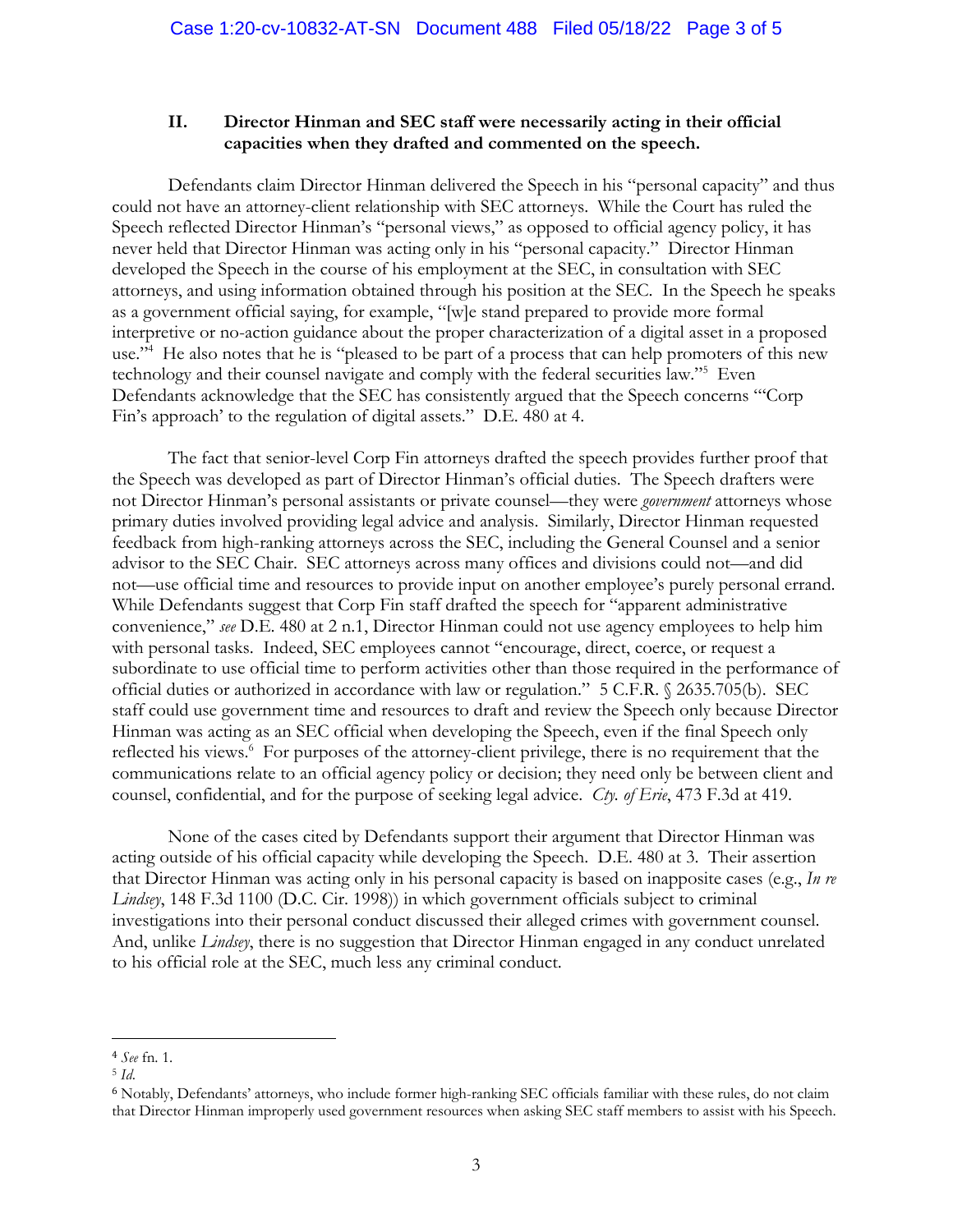Defendants' assertion that Director Hinman gave the speech solely in his "personal capacity" also belies their previous arguments that the Speech "exacerbated" the "lack of fair notice to Ripple and the broader market." D.E. 51 at 98 (arguing that "Ripple and other reasonable observers further reasonably understood [the Speech] to indicate that [the SEC] would permit present-day sales of virtual currencies given the current market conditions for XRP"). Defendants can't have it both ways. Throughout this litigation, Defendants have argued that they reasonably relied on the Speech for guidance as to the *SEC's* views regarding the application of the securities laws in the digital asset space. D.E. 51 at 58; D.E. 462 at 98; D.E. 463 at 104. If they now argue that Director Hinman *developed and gave* the Speech solely in his personal capacity, separate from his duties as Director of Corp Fin, the Speech cannot be relevant.<sup>7</sup> If the Speech was developed as part of his official duties, however, the Speech communications fall squarely within the attorney-client privilege.

#### **III. Disclosure would reveal SEC confidences.**

Defendants argue that there could be no "confidential information *concerning the SEC*…in comments to a speech conveying Director Hinman's personal views." D.E. 480 at 5. Yet, the Speech was about the SEC and the application of the securities laws to ether. As he stated in his declaration, the Speech was "*part of the Commission's* ongoing deliberations about whether offers and sales of ether constituted securities transactions." D.E. 480-1 at ¶ 13 (emphasis added). In his official capacity and in nonpublic communications with SEC lawyers, Director Hinman confidentially provided and sought feedback about his views on whether offers and sales of digital assets, including ether, constituted securities transactions. The comments on the Speech reflect those confidential views and communications; thus, disclosure would reveal SEC confidential information. Defendants cite to *Schlefer v. United States*, 702 F.2d 233, 245 (D.C. Cir. 1983), for the proposition that an "agency Chief Counsel's opinions were not privileged because they contained no confidential information concerning the agency." D.E. 480 at 5. But *Schlefe*r merely held that factual information provided by an "outsider who seeks a ruling from the Agency" was not confidential information concerning the agency. 702 F.2d at 245. Its holding offers no guidance in this matter—Director Hinman was not a third-party outsider; he was the Director of Corp Fin. Nonpublic communications about his views and the views of other Corp Fin staff are not communications describing facts submitted by a third party.

#### **IV. The SEC has standing to assert the attorney-client privilege.**

 $\overline{a}$ 

Defendants' argument that the SEC has no standing to assert the privilege over its own internal legal communications is not supported by the case law on which Defendants rely. D.E. 480 at 5. In *United States v. Martoma*, the government sought to assert the attorney-client privilege on behalf of a non-party cooperating witness in a securities fraud case. 962 F. Supp. 2d 602 (S.D.N.Y. 2013). The cooperating witness sought to intervene to assert the privilege himself and argued that his interests were not adequately represented by the government. *Id.* at 604. Under those

<sup>7</sup> This is a position Defendants have expressly disavowed. *See* Ex. D (July 15, 2021 Hearing Tr.) at 17-18 (Ripple's counsel arguing that the Hinman Speech was intended "to provide guidance, not to present [Hinman's] personal views in some kind of abstract academic context, not to just have fun talking about an interesting issue. It is an interesting issue but that's not why he was giving a speech. He was giving a speech because the industry was asking for guidance and he was providing it with, admittedly, a disclaimer that the SEC wasn't going to be bound by that guidance.").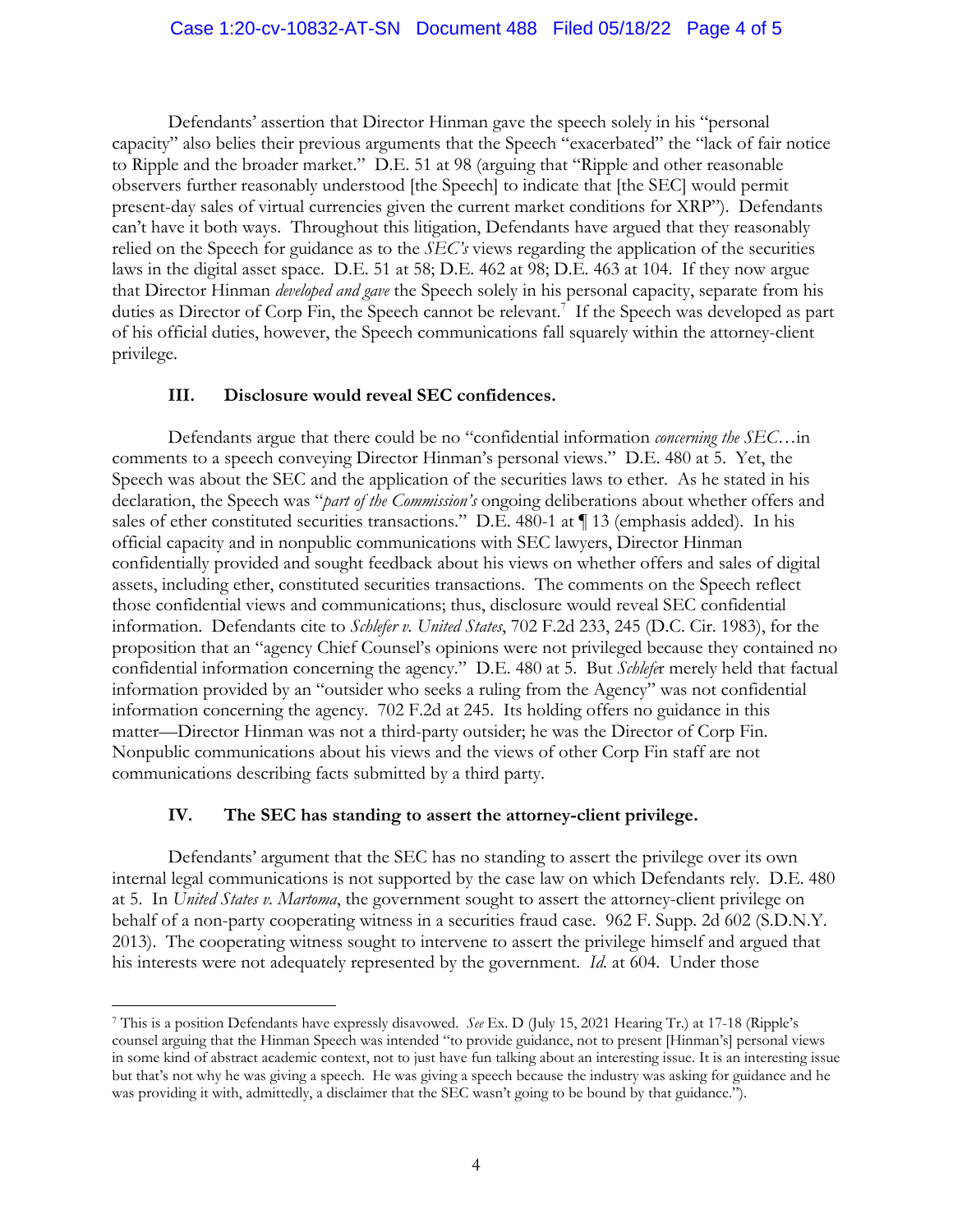### Case 1:20-cv-10832-AT-SN Document 488 Filed 05/18/22 Page 5 of 5

circumstances, the court found that the government lacked standing to assert the attorney-client privilege for the witness and allowed the witness to intervene. *Id.* at 604-06.In contrast, Director Hinman was a government employee seeking legal advice about a matter under consideration by the SEC.

Defendants also cite to *In re Grand Jury Subpoena Duces Tecum*, 112 F.3d 910, 923 (8th Cir. 1997), for the proposition that White House counsel had no shared interest with then-First Lady Hillary Clinton. D.E. 480 at 5. Ms. Clinton was being investigated for potential criminal misconduct relating to the Whitewater affair, which involved actions that occurred before she became the First Lady. *In re Grand Jury*, 112 F.3d at 913. The court found that the investigation into Whitewater had no "legal, factual, or even strategic effect on the White House." *Id.* at 923. The court also found that Ms. Clinton's interests potentially significantly diverged from the interests of the White House, given the criminal nature of the investigation. *Id.* These facts bear no relationship to the facts at issue—Director Hinman's speech was legally and factually related to his duties at the SEC, and he and the SEC shared an interest in the speech being accurate and consistent with the advice of SEC attorneys.

### **V. Conclusion**

The attorney-client privilege protects the Speech drafts reflecting legal advice that Director Hinman sought and that attorneys in Corp Fin and other offices provided, as well as portions of final drafts and emails transmitting legal advice regarding the content of the Speech. The SEC stands ready to submit its proposed redactions for *in camera* review at the Court's direction.

> Respectfully submitted, */s/ Pascale Guerrier* Pascale Guerrier

cc: Counsel for All Defendants (*via* ECF)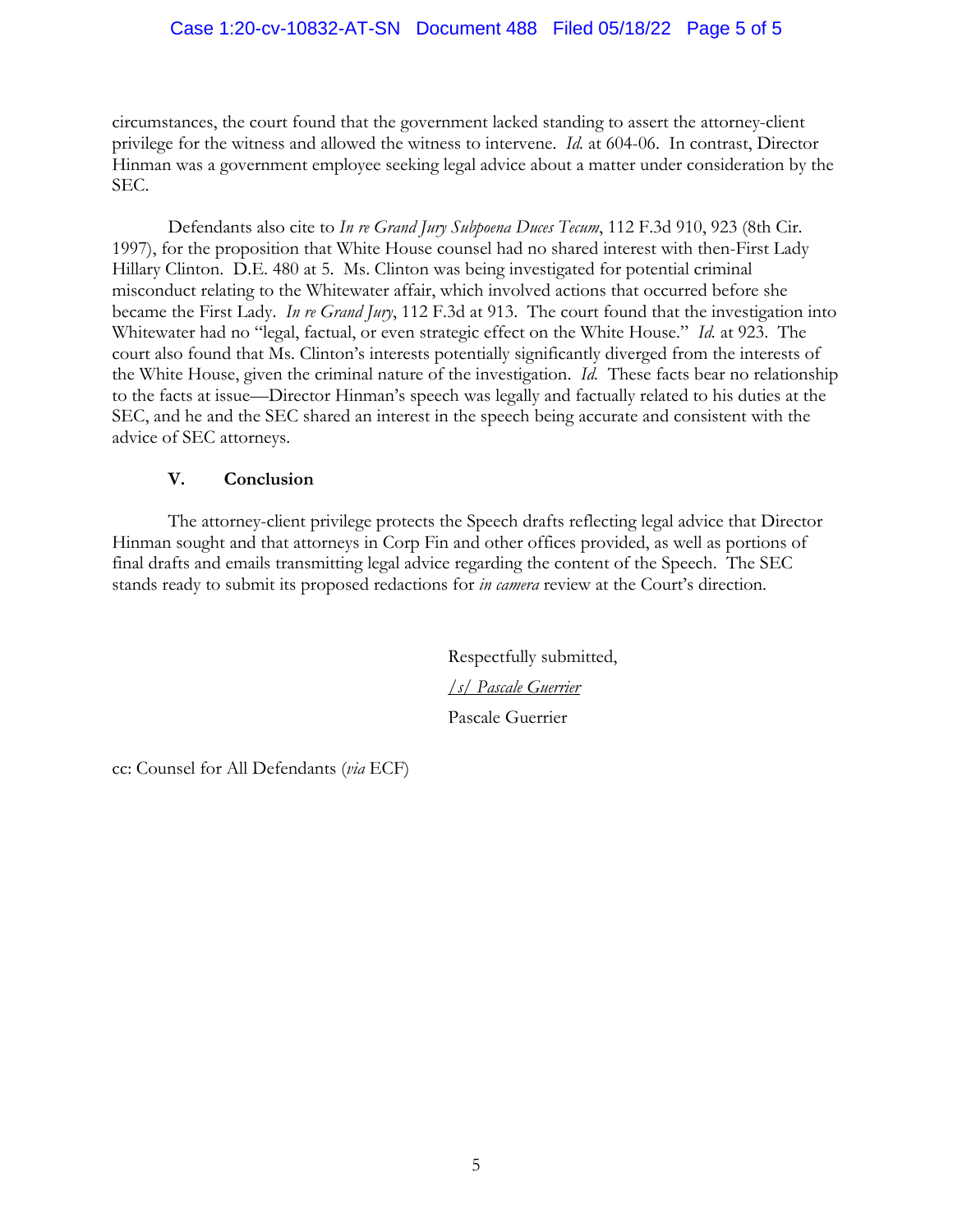# **EXHIBIT A FILED UNDER SEAL**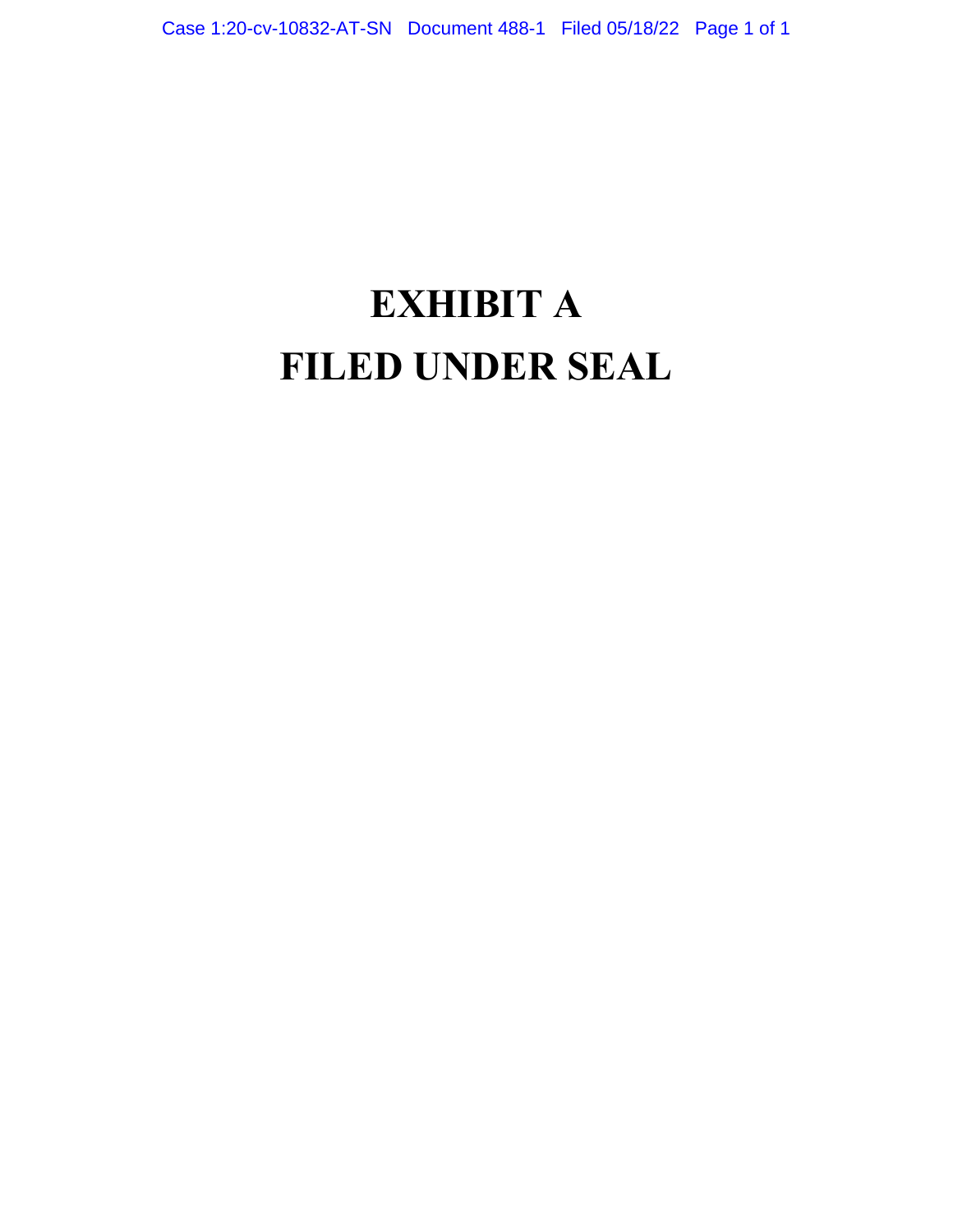# **EXHIBIT B FILED UNDER SEAL**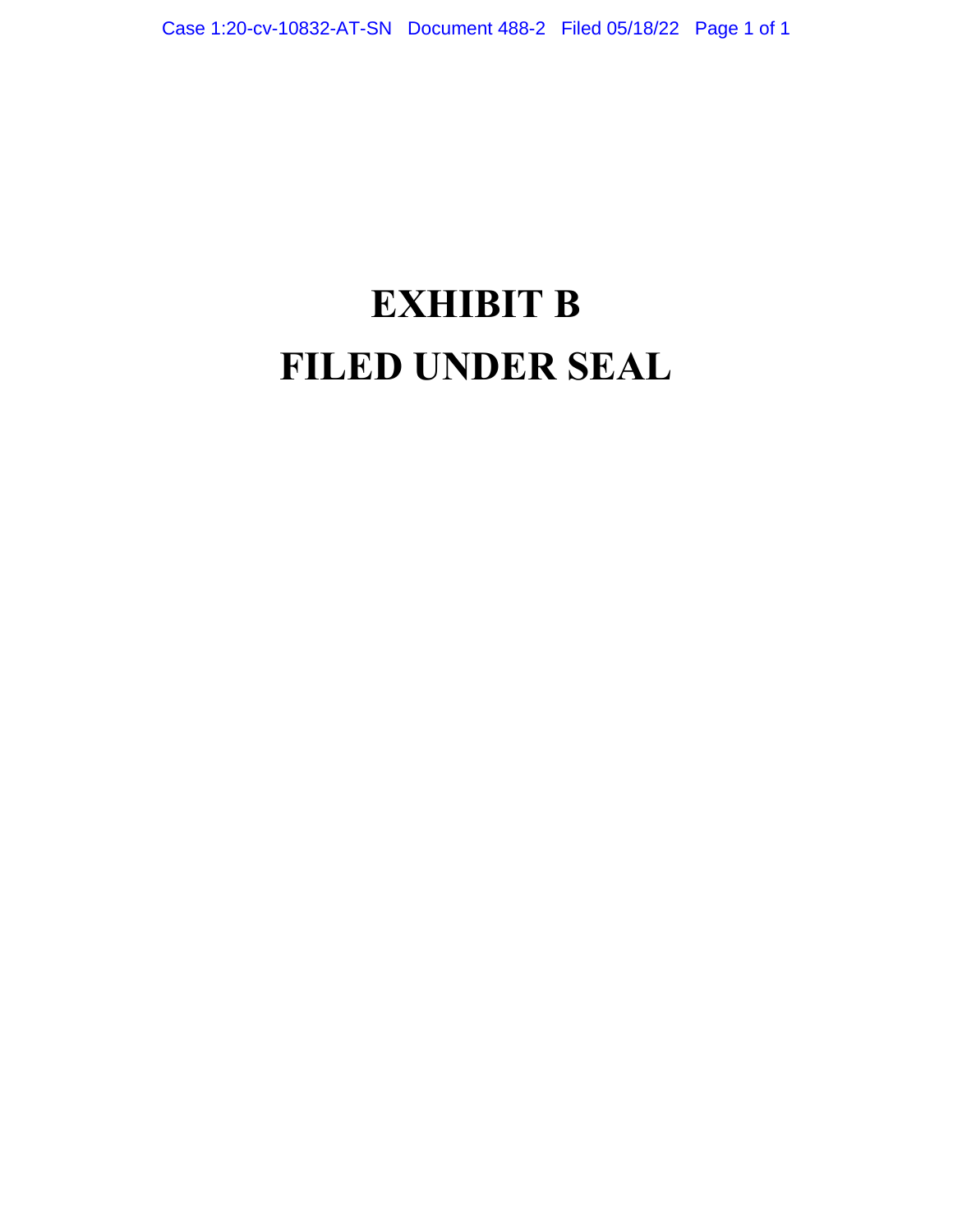# **EXHIBIT C FILED UNDER SEAL**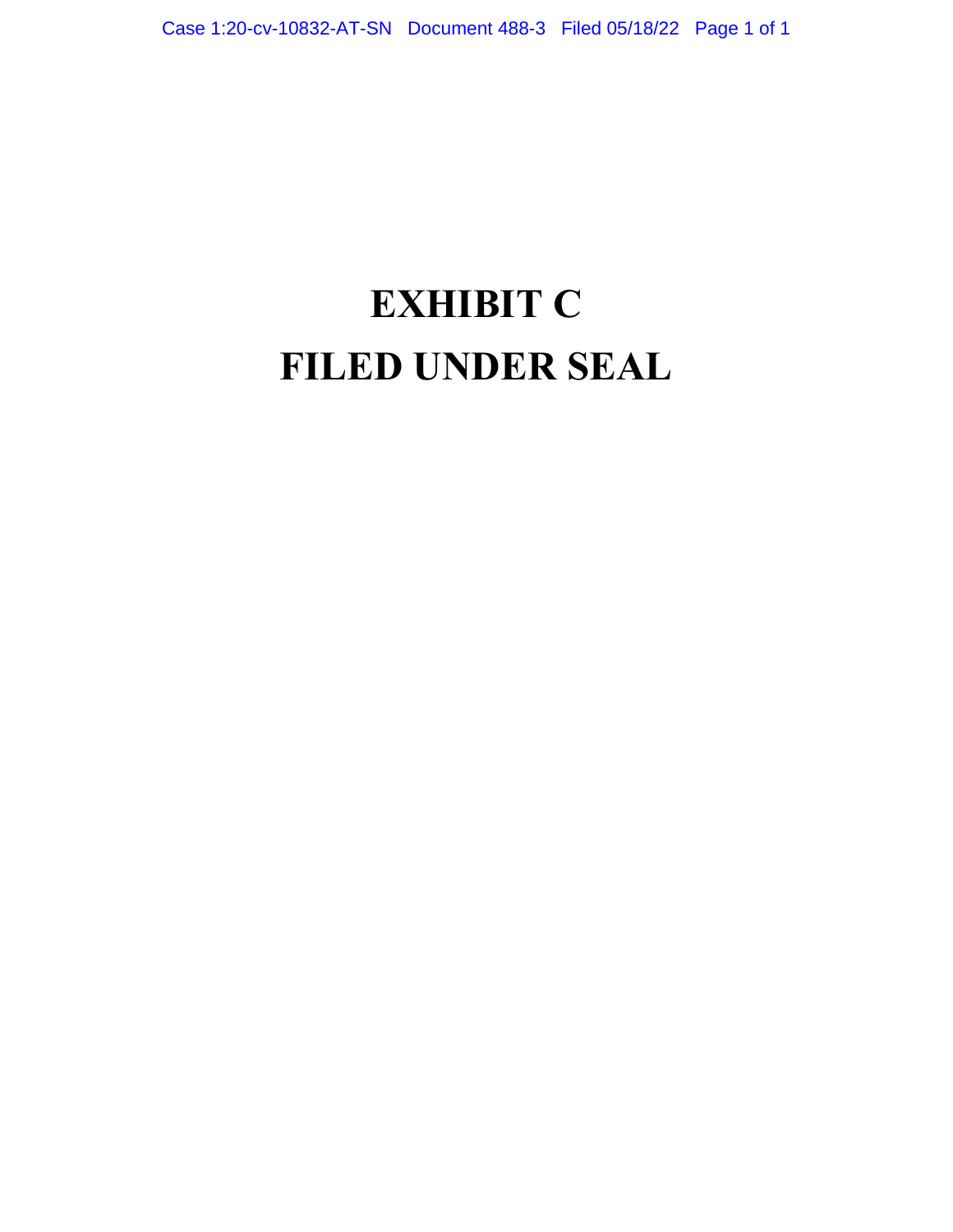## **EXHIBIT D**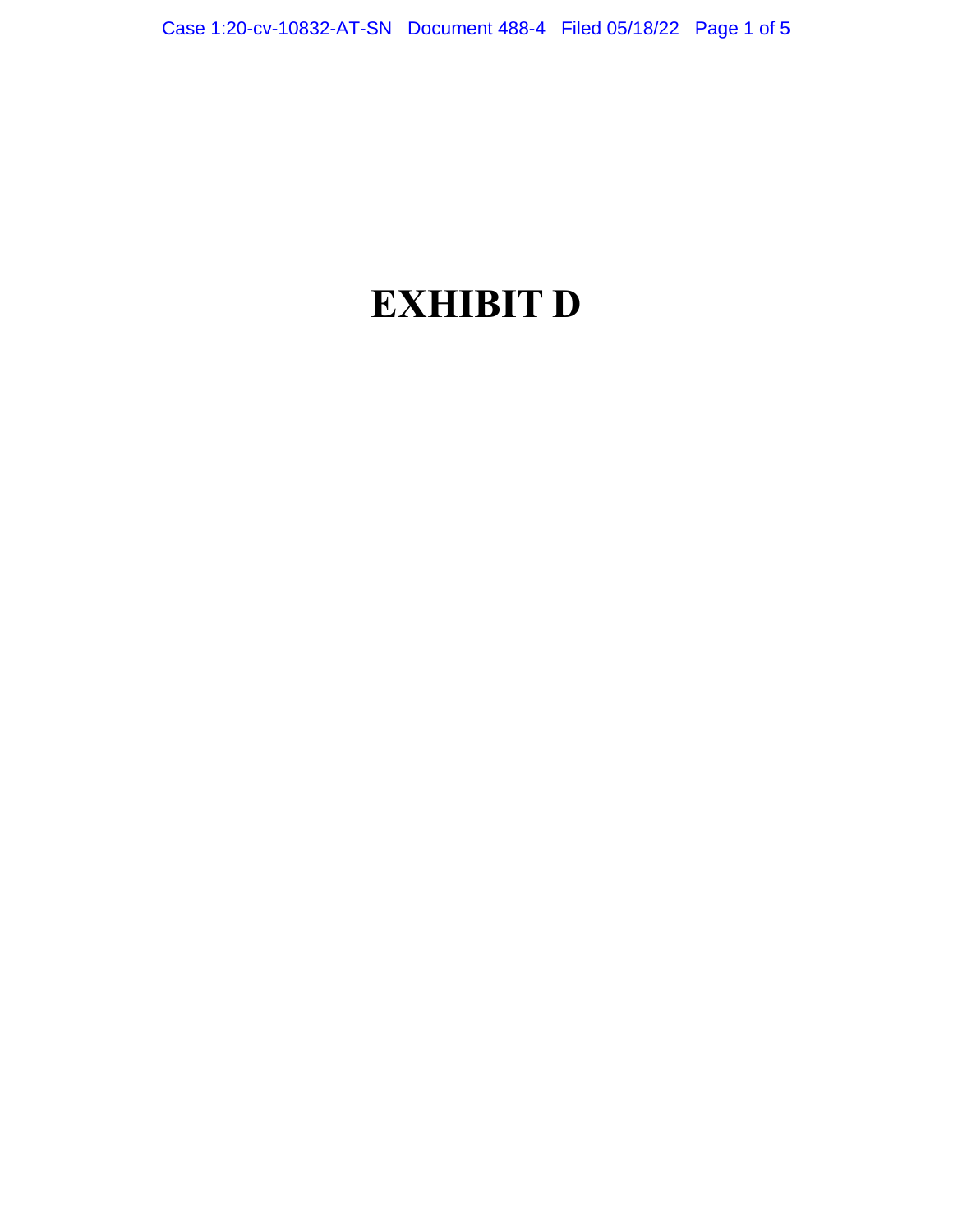| L7F5secC                                                      |             | Case 1:20-cv-10832-AT-SN  Document 488-4  Filed 05/18/22  Page 2 of 5 |                                 |                         |
|---------------------------------------------------------------|-------------|-----------------------------------------------------------------------|---------------------------------|-------------------------|
|                                                               |             |                                                                       |                                 |                         |
| UNITED STATES DISTRICT COURT<br>SOUTHERN DISTRICT OF NEW YORK |             |                                                                       |                                 |                         |
| ------------------------------X                               |             |                                                                       |                                 |                         |
| SECURITIES and EXCHANGE<br>COMMISSION,                        |             |                                                                       |                                 |                         |
|                                                               | Plaintiff,  |                                                                       |                                 |                         |
|                                                               |             |                                                                       |                                 | 20 Civ. 10832 (AT) (SN) |
| $\mathbf v$ .                                                 |             |                                                                       |                                 | Remote Proceeding       |
| RIPPLE LABS, INC., et al.,                                    |             |                                                                       |                                 |                         |
|                                                               | Defendants. |                                                                       |                                 |                         |
| ------------------------------X                               |             |                                                                       |                                 |                         |
|                                                               |             |                                                                       | New York, N.Y.<br>July 15, 2021 |                         |
|                                                               |             |                                                                       | 3:00 p.m.                       |                         |
| Before:                                                       |             |                                                                       |                                 |                         |
|                                                               |             | HON. SARAH NETBURN,                                                   |                                 |                         |
|                                                               |             |                                                                       |                                 | U.S. Magistrate Judge   |
|                                                               |             |                                                                       |                                 |                         |
|                                                               |             |                                                                       |                                 |                         |
|                                                               |             |                                                                       |                                 |                         |
|                                                               |             |                                                                       |                                 |                         |
|                                                               |             |                                                                       |                                 |                         |
|                                                               |             |                                                                       |                                 |                         |
|                                                               |             |                                                                       |                                 |                         |
|                                                               |             |                                                                       |                                 |                         |
|                                                               |             |                                                                       |                                 |                         |
|                                                               |             |                                                                       |                                 |                         |
|                                                               |             |                                                                       |                                 |                         |
|                                                               |             |                                                                       |                                 |                         |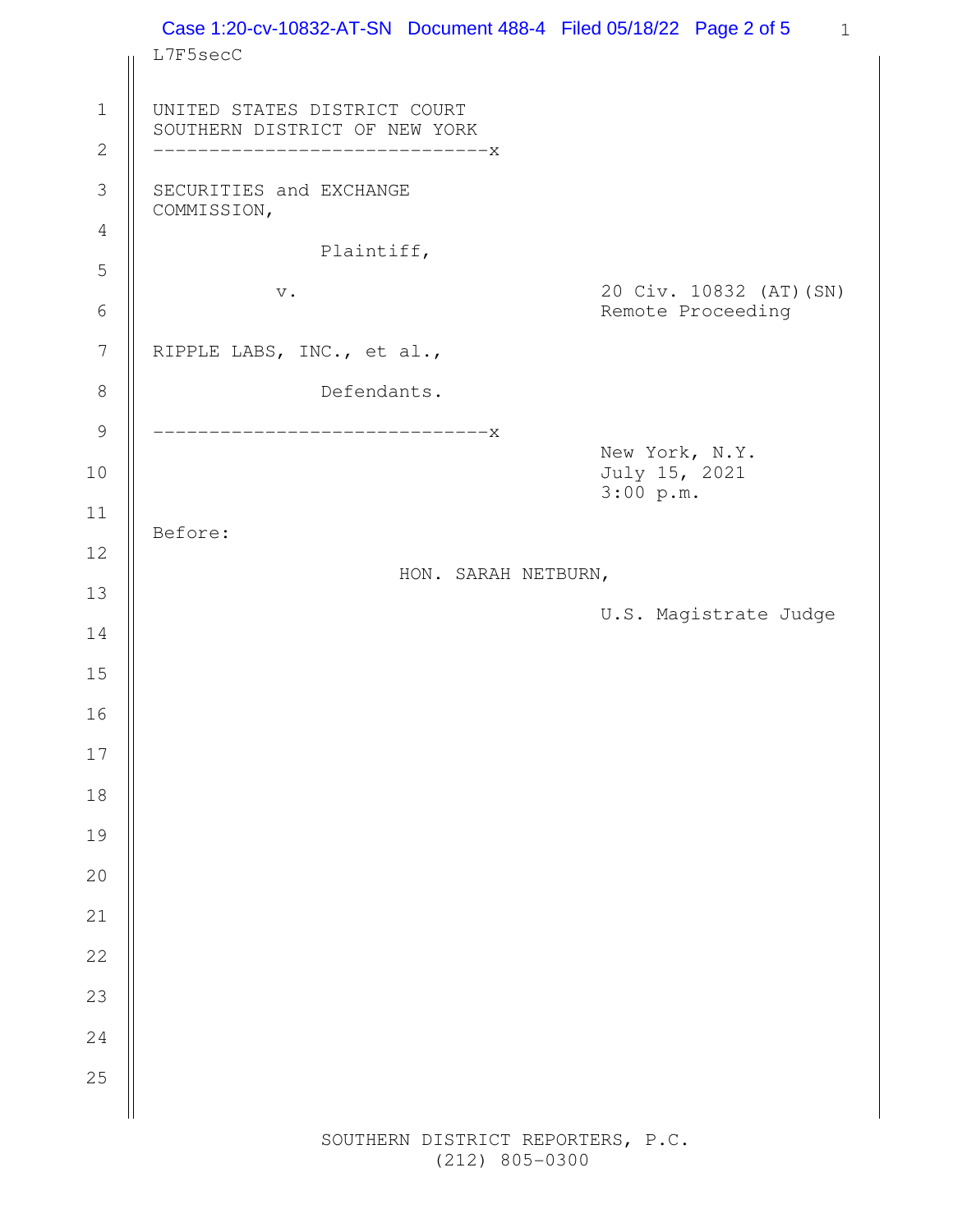|                | Case 1:20-cv-10832-AT-SN  Document 488-4  Filed 05/18/22  Page 3 of 5                         | 2 |  |  |  |  |
|----------------|-----------------------------------------------------------------------------------------------|---|--|--|--|--|
|                | L7F5secC                                                                                      |   |  |  |  |  |
| $\mathbf 1$    | APPEARANCES                                                                                   |   |  |  |  |  |
| $\mathbf{2}$   |                                                                                               |   |  |  |  |  |
| 3              | SECURITIES and EXCHANGE COMMISSION<br>Attorneys for Plaintiff SEC<br>JORGE G. TENREIRO<br>BY: |   |  |  |  |  |
| 4              | DAPHNA A. WAXMAN<br>JON A. DANIELS                                                            |   |  |  |  |  |
| 5              | LADAN F. STEWART<br>MARK R. SYLVESTER                                                         |   |  |  |  |  |
| 6              | BENJAMIN HANAUER                                                                              |   |  |  |  |  |
| $\overline{7}$ | DEBEVOISE & PLIMPTON, LLP<br>Attorneys for Defendant Ripple Labs Inc.                         |   |  |  |  |  |
| 8              | BY: ANDREW J. CERESNEY<br>MARY JO WHITE                                                       |   |  |  |  |  |
| $\mathcal{G}$  | LISA R. ZORNBERG                                                                              |   |  |  |  |  |
| 10             | KELLOGG, HANSEN P.L.L.C.<br>Attorneys for Defendant Ripple Labs Inc.                          |   |  |  |  |  |
| 11             | BY: GREGORY RAPAWY<br>REID FIGEL                                                              |   |  |  |  |  |
| 12<br>13       | CLEARY GOTTLIEB STEEN & HAMILTON, LLP<br>Attorneys for Defendant Bradley Garlinghouse         |   |  |  |  |  |
| 14             | MATTHEW SOLOMON<br>BY:<br>NOWELL D. BAMBERGER                                                 |   |  |  |  |  |
| 15             | ALEXANDER JANGHORBANI<br>SAMUEL LEVANDER<br>NICOLE TATZ                                       |   |  |  |  |  |
| 16             | PAUL, WEISS, RIFKIND, WHARTON & GARRISON LLP                                                  |   |  |  |  |  |
| 17             | Attorneys for Defendant Christian A. Larsen<br>MARTIN FLUMENBAUM<br>BY:                       |   |  |  |  |  |
| 18             | MICHAEL GERTZMAN<br>JUSTIN D. WARD                                                            |   |  |  |  |  |
| 19             | KRISTINA A. BUNTING                                                                           |   |  |  |  |  |
| 20             |                                                                                               |   |  |  |  |  |
| 21             |                                                                                               |   |  |  |  |  |
| 22             |                                                                                               |   |  |  |  |  |
| 23             |                                                                                               |   |  |  |  |  |
| 24             |                                                                                               |   |  |  |  |  |
| 25             |                                                                                               |   |  |  |  |  |

 SOUTHERN DISTRICT REPORTERS, P.C. (212) 805-0300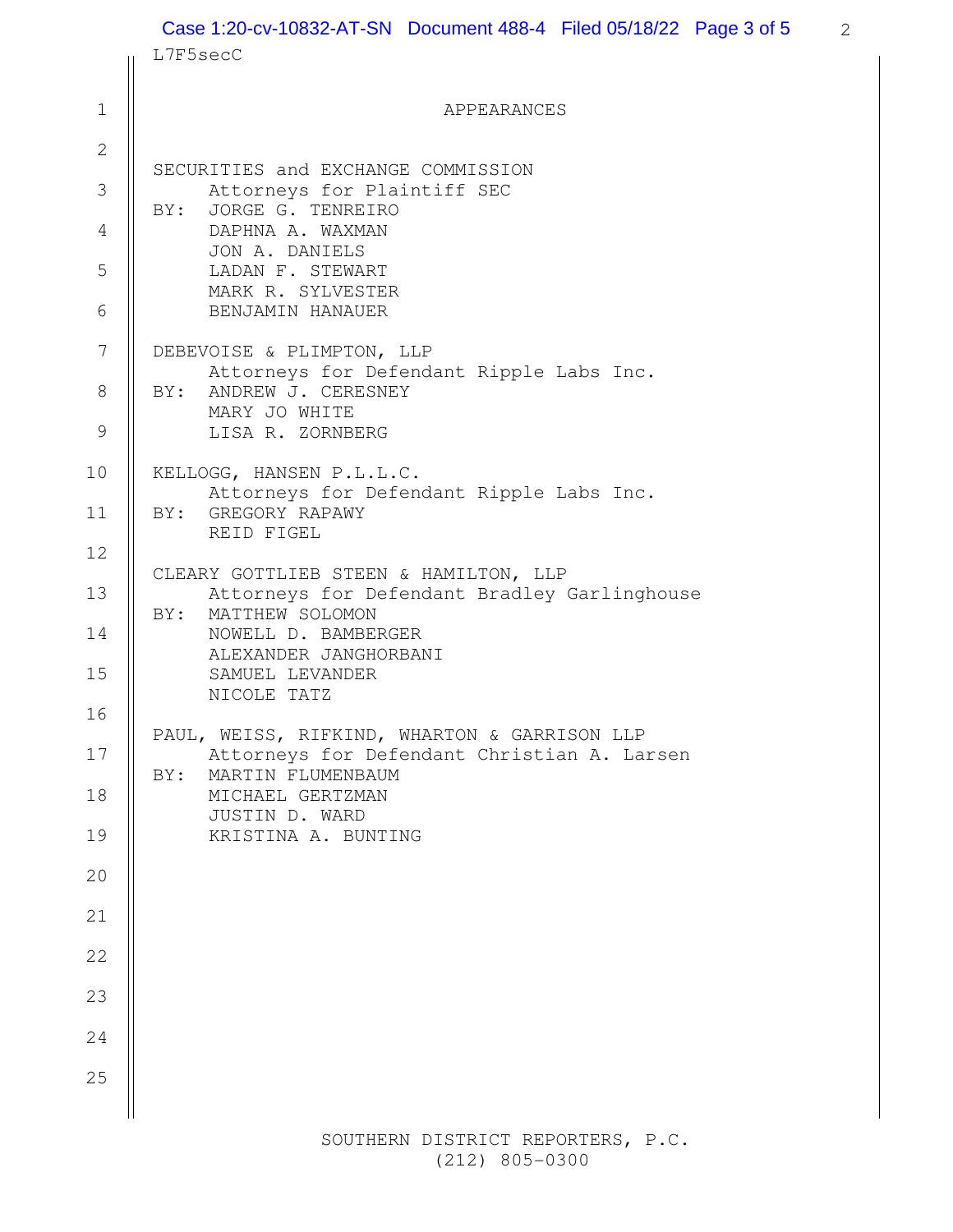17 L7F5secC Case 1:20-cv-10832-AT-SN Document 488-4 Filed 05/18/22 Page 4 of 5

because he knows firsthand about the communication that he had with industry participants about whether digital assets were securities, and he also knows firsthand about communications in which we believe those industry participants expressed confusion as of 2018 about how the federal securities laws would or should apply to digital assets. And he has that personal knowledge because he spoke with people outside the agency both before and after he gave the speech -- to which your Honor referred, frequently referred to as the Hinman speech -- in June 2018 about how the federal securities laws apply to digital assets. And we think that the circumstances, the significance, and the impact of that speech are all directly relevant to the SEC's claims and to our defenses. We need to depose Mr. Hinman to develop the facts about perceptions in the marketplace that he was trying to respond to with his attempt to revise guidance in that speech. Whether he was successful in clarifying matters or not, that was clearly his intent. 7 17

In general --

1

2

3

4

5

6

8

9

10

11

12

13

14

15

16

18

19

THE COURT: Why do you say that was clearly his intent? 20 21

MR. RAPAWY: I think because that is a reasonable inference from the speech itself and also from the fact that the SEC later held it out to Congress -- the chairman said to Congress and said that the Agency has been transparent on its 22 23 24 25

> SOUTHERN DISTRICT REPORTERS, P.C. (212) 805-0300